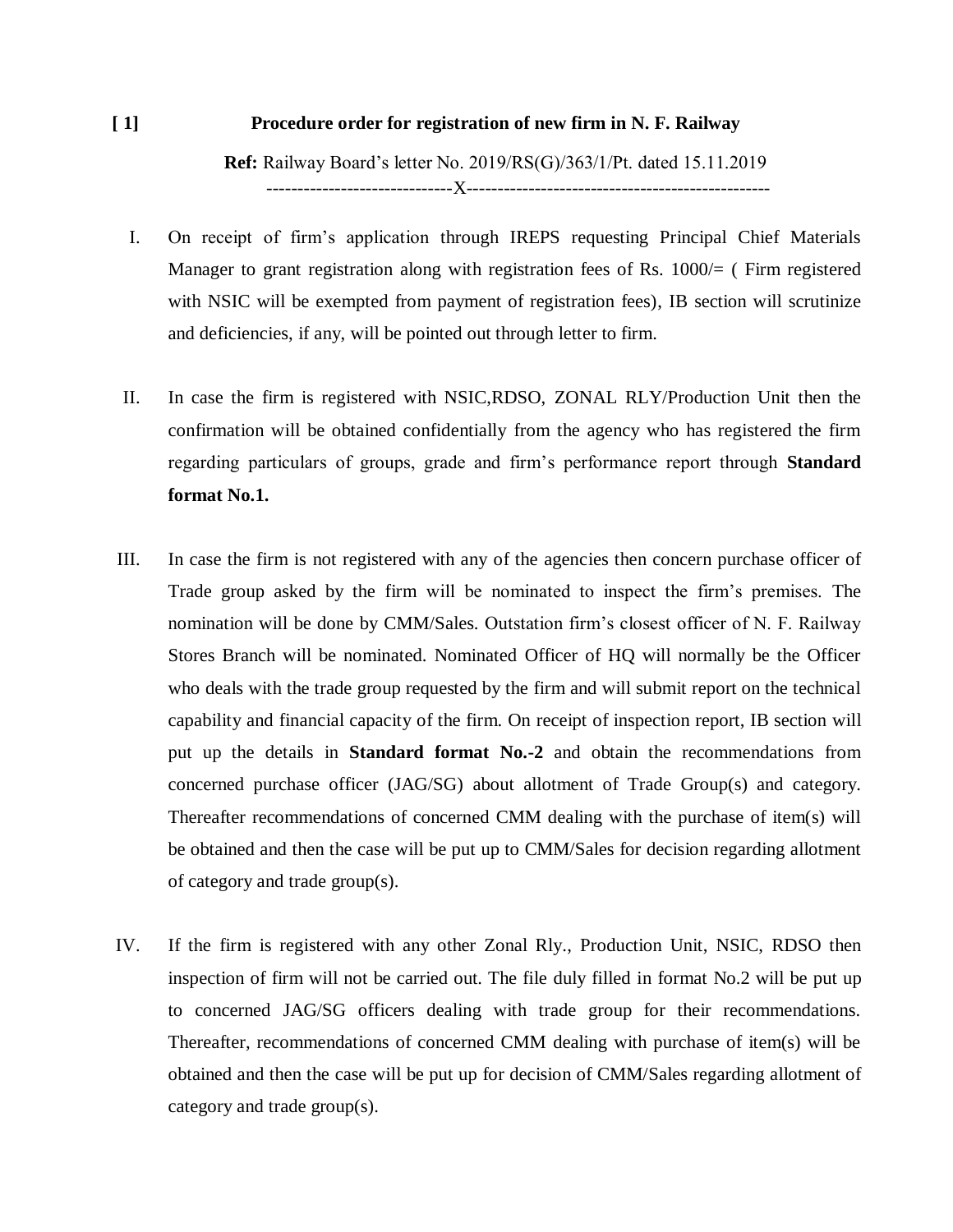V. As soon as approval is granted by CMM/Sales for registration, intimation to firm will be sent containing various terms and conditions. The registration period will be initially for a trial period of **TWO YEARS** and thereafter firm's performance will be reviewed after this period for renewal.

### **[2] Renewal of firm registration as approved supplier:**

I. Firm shall apply for renewal of registration two month prior the expiry of registration, along with documents related to their performance during the registration period and renewal will be done for three years on the basis of performance with approval of CMM/Sales.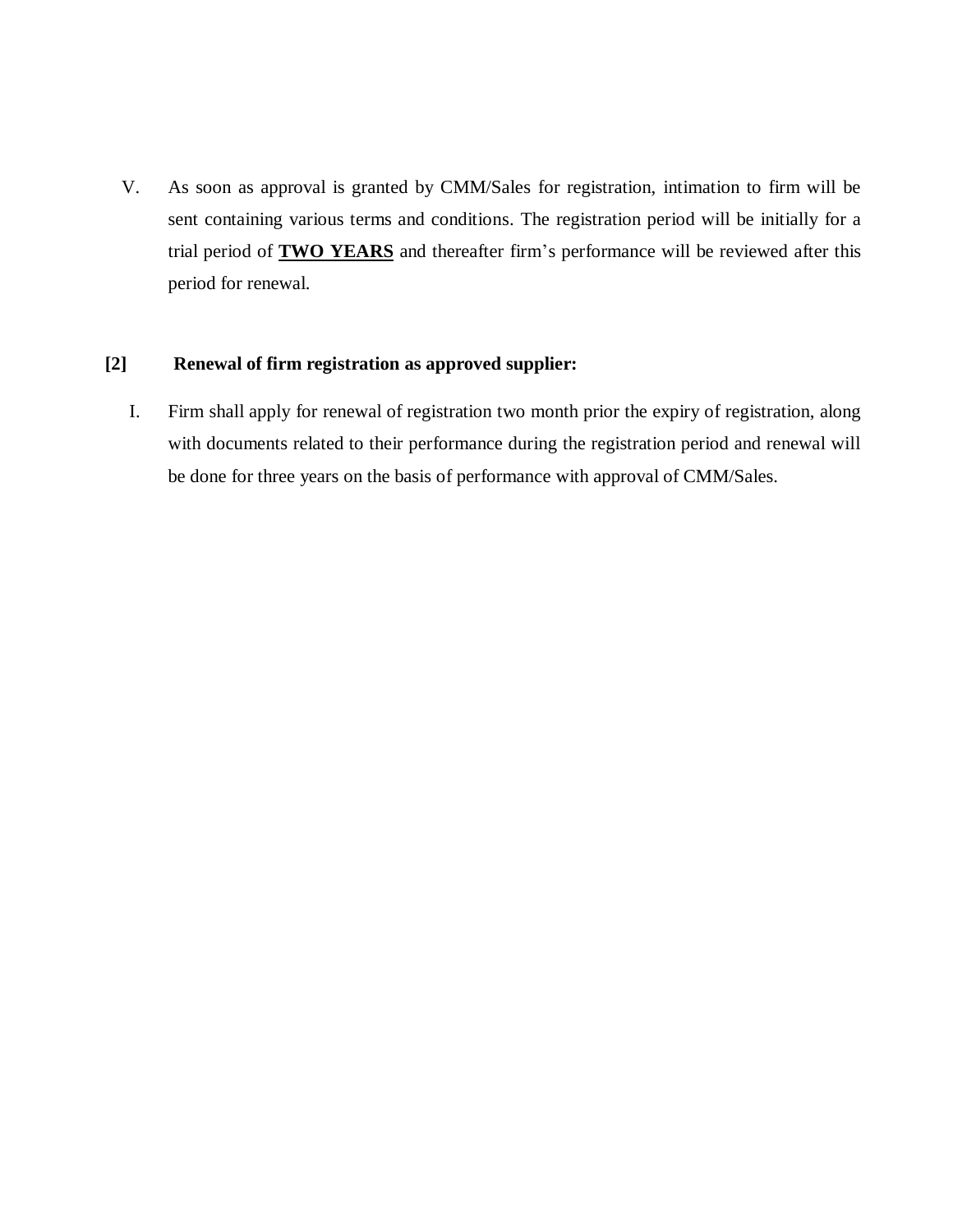Northeast Frontier Railway maintains trade group wise a list of approved suppliers after verifying their credentials. On the firms in the jurisdiction of N. R. Rly. can apply for registration, other firms will require registration with the railways in whose jurisdiction they are located. Firms already registered with NSIC should have Valid NSIC Registration Certificate and also to produce their registration with Zonal Railways in whose jurisdiction their workshop/factory is situated along with performance report from said Railways. Firms registered with ICF, RCF, CLW, DLW, RDSO or other Zonal Railways should produce valid registration Certificates from the concerned Zonal Railways or Production units or RDSO.

Hence, registration of firm as approved suppliers is done carefully / rigidly after assessing capacity cum capability of the firms. An application, in the prescribed format for registration, is required to be submitted by the suppliers while furnishing information like annual turnover, infrastructure availability is solicited.

Registration of supplier is done for the following category for monitory limits and trade groups based on their financial capacity, capability and available M & P with them.

| <b>Category</b> | Monetary Limit (capacity of executing the Purchase<br>orders) |
|-----------------|---------------------------------------------------------------|
| A               | More Than Rs. 100 crores and above                            |
| B               | Between Rs.10 crores To Rs. 100 crores                        |
| $\mathbf C$     | Between Rs.1 crores To Rs. 10 crores                          |
| D               | Between Rs. 50 Lakhs To Rs. 1 crores                          |
| E               | Between Rs. 10 Lakhs To Rs. 50 Lakhs                          |
| F               | Up to Rs.10 Lakhs                                             |

The firms registered are exempted from payment of Security Deposit and Earnest Money Deposit. The registration period is initially for a period of 2 years and thereafter extended based on their performance.

Within the monetary limit prescribed above firm is not required to pay Security Deposit and Earnest Money Deposit. However, a higher value order can be considered provided firm satisfies the capacity cum capability and submits Security Deposit for the excess value as is done in case of unregistered firms. For registering to get supply orders more Rs.25,000/- firm should invariably be a manufacturer or his authorized agent. The initial registration is given for two-year period and subsequently based on their performance it is renewed for a period of 3 years.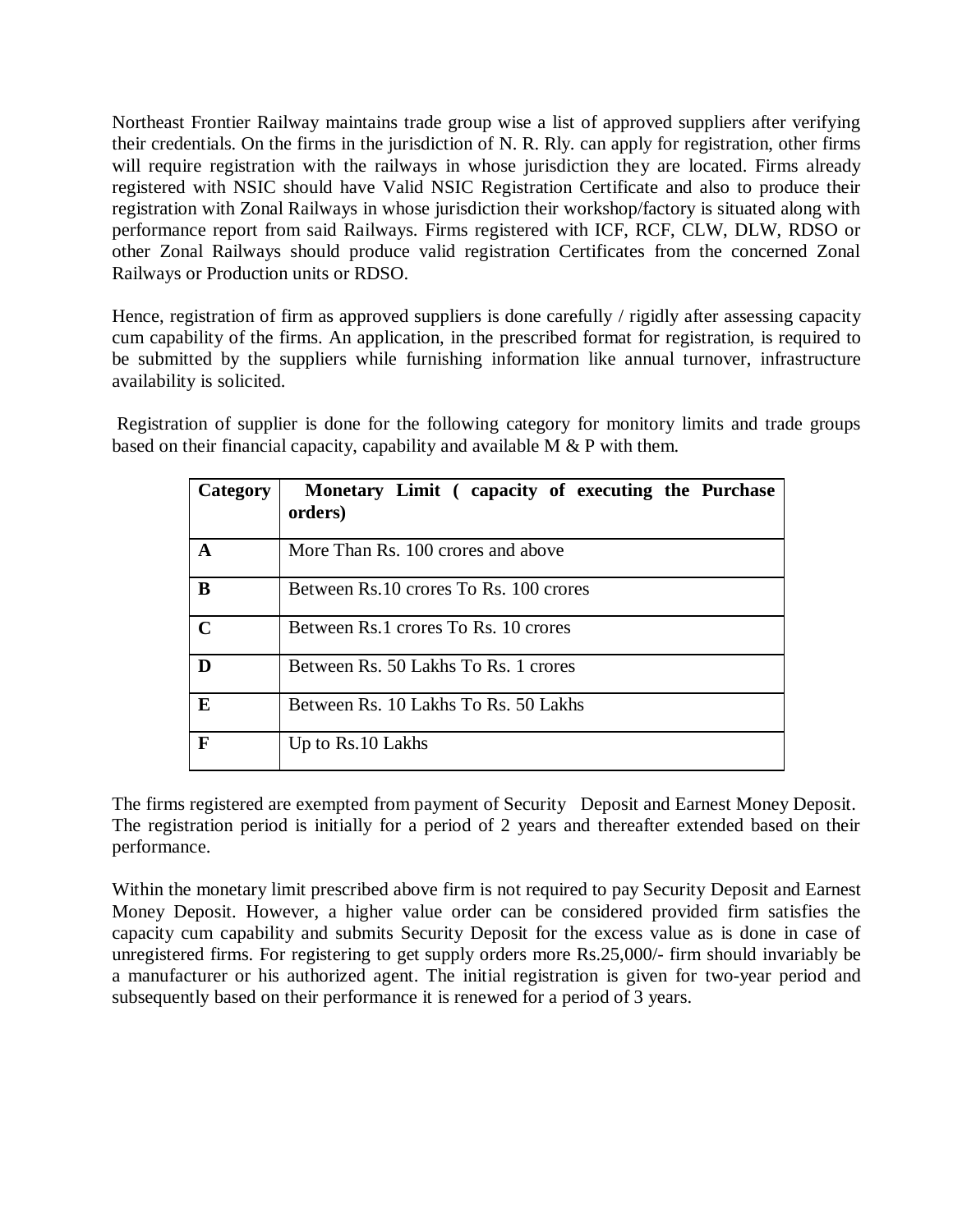*Standard Format No. 1*

## पूर्वोत्तर सीमा रेलर्वे  **Northeast Frontier Railway**

 कार्ाालर् भंडार निर्ंत्रक मालीगांर्व, गुर्वाहाटी – 781011 Office of the Principal Chief Materials Manager Maligaon, Guwahati – 781011

**No……….**

To,

#### REF : REGISTRATION OF FIRM

|          | M/s                                                                                 | have |
|----------|-------------------------------------------------------------------------------------|------|
|          | approached this Railway for enlisted as approved Contractor and have stated that :- |      |
| $\Gamma$ | They are in your approved list under Registration No —                              |      |
|          |                                                                                     |      |
| ID.      | They have supplied materials to you against your PO No.                             |      |
|          |                                                                                     |      |
|          | You are therefore, requested to advise:                                             |      |
|          | Whether the firm is Registered with you?<br>a)                                      |      |
|          | b) If yes, Class/ Groups for which they are registered.                             |      |

c) Your appreciation on their performance.

 Your reply within 4 weeks will be appreciated which will enable us to deal wit the case expeditiously.

Any information furnished by you will be kept confidential.

**For Principal Chief Materials Manager**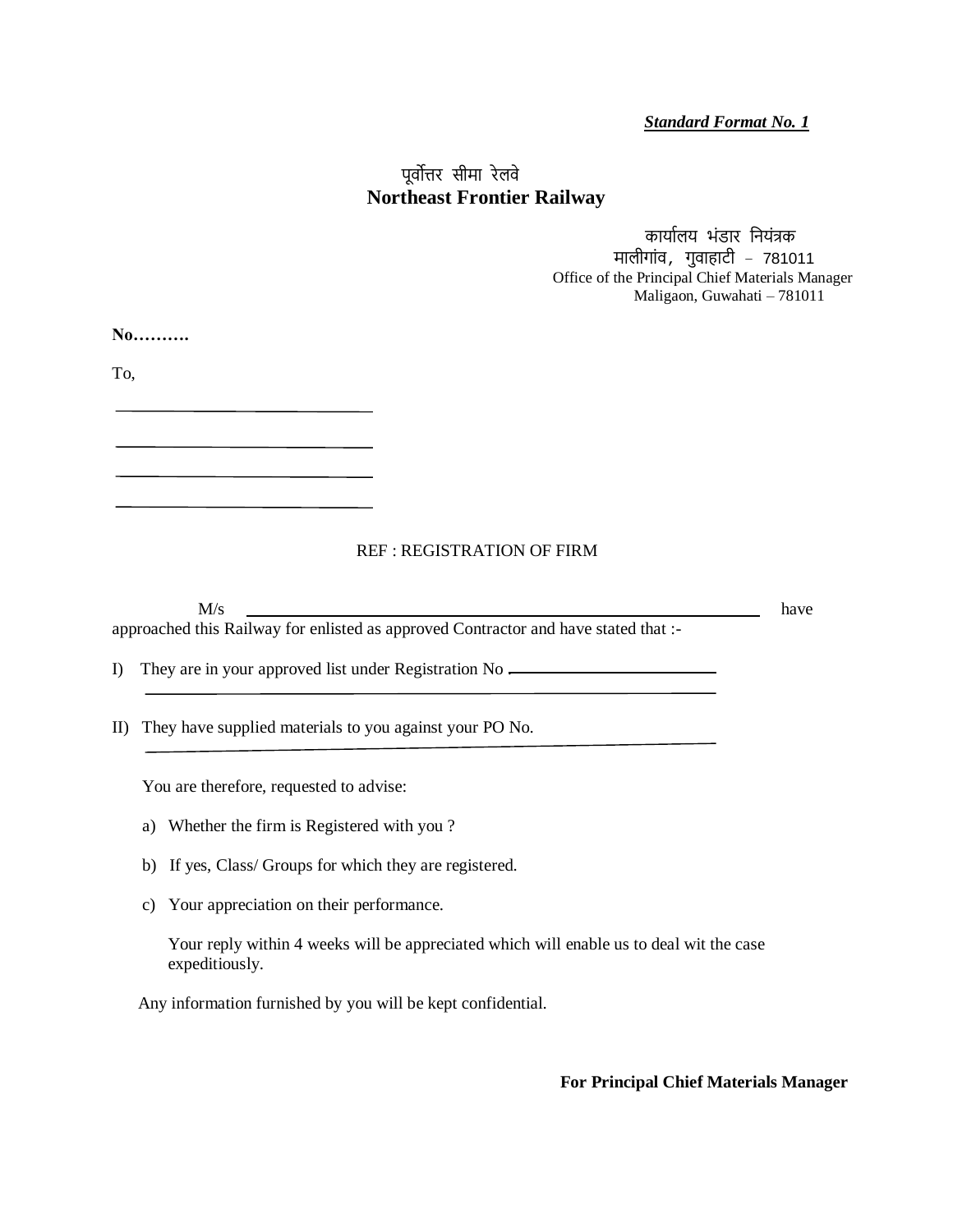## **PP/**

File No:……………………….

## **Sub:-** Registration of the new firm.

|        | Details about the firm:                                                                      |  |
|--------|----------------------------------------------------------------------------------------------|--|
| $i$ ). |                                                                                              |  |
| ii).   | Manufacturer/Trader/Stockist/Authorised dealer                                               |  |
|        | (If Authorised dealer, whether necessary certificate about Authorisation & responsibility of |  |
| iii).  | Trade Group(s) for which firm has requested __________________________________               |  |
| iv).   | Registered with NSIC/Railways/Central Government Organisation                                |  |
|        |                                                                                              |  |
| V)     | Sale made during preceding three Years:<br>Year 1<br>Year 2<br>Year 3                        |  |
| vi)    | Name of the sister concern if any $M/s$                                                      |  |
|        |                                                                                              |  |
|        |                                                                                              |  |
|        | vii) Income tax paid during the last 3 years Rs.                                             |  |
| viii)  | GST registration No.                                                                         |  |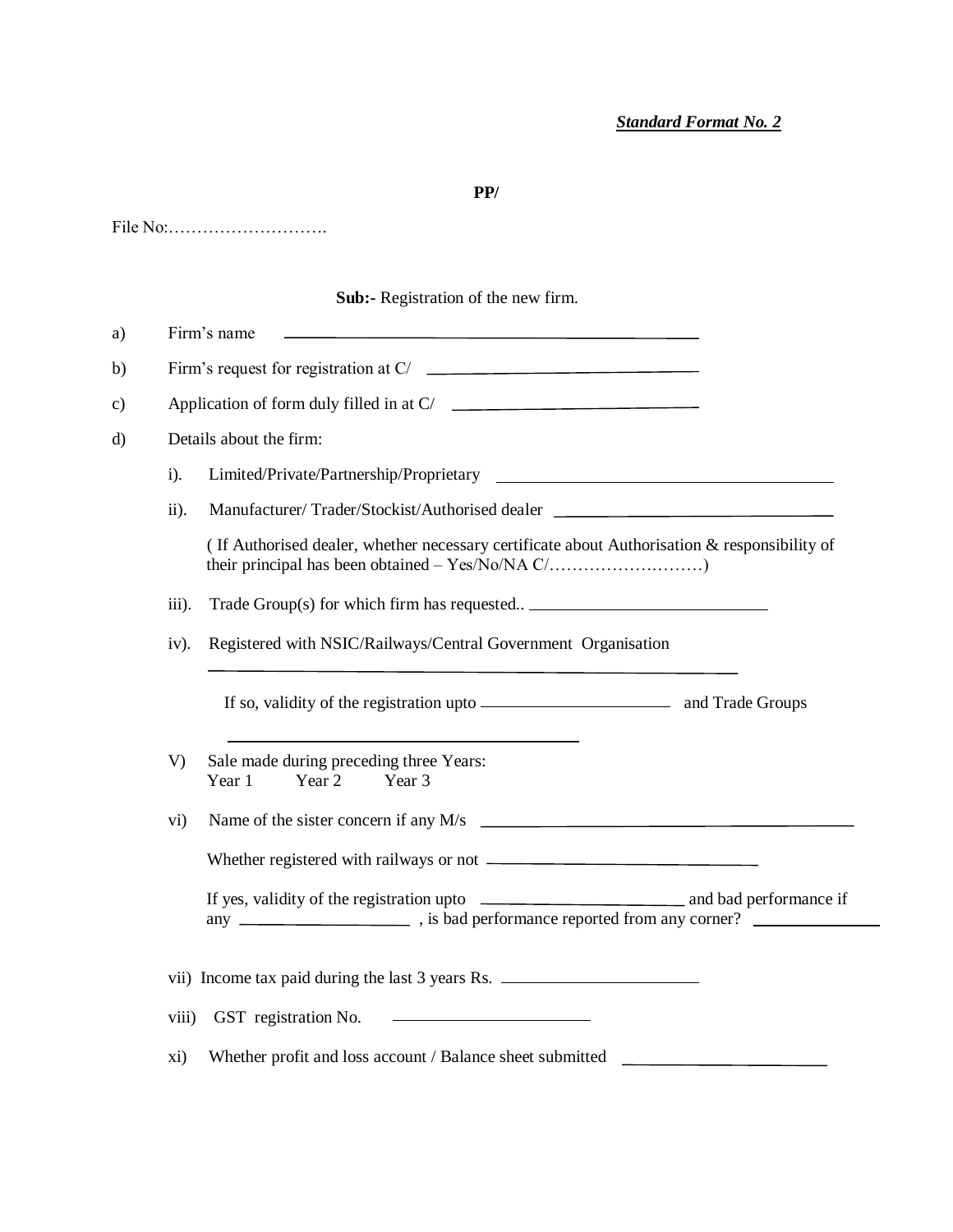- e) Report of Inspecting officer / other Government's institution
	- i. Name and designation of the Inspecting Officer
	- ii. Trade groups recommended by the inspecting authority: Government institutions

| T.G   Description | T.G   Description |
|-------------------|-------------------|
|                   |                   |
|                   |                   |
|                   |                   |
|                   |                   |
|                   |                   |
|                   |                   |
|                   |                   |

iii. Category recommended by the inspecting authority value

iv. If registration has not been recommended by the inspecting authority

| reason for the same |  |
|---------------------|--|
|                     |  |

 **Remarks of Ch. OS/IB Section:**

#### **f) Recommendation of concerned DY.CMMs**

| <b>CONCERN DY.CMM</b> | <b>TRADE GROUP</b> | <b>CATEGORY</b> | REMARKS &        |
|-----------------------|--------------------|-----------------|------------------|
|                       | <b>RECOMMENDED</b> | & VALUE         | <b>SIGNATURE</b> |
| DY.CMM/DSL            |                    |                 |                  |
| DY.CMM/C&W            |                    |                 |                  |
| DY.CMM/E&G            |                    |                 |                  |
| DY.CMM/HO             |                    |                 |                  |

#### **g) REMARKS OF DY.CMM/IC**